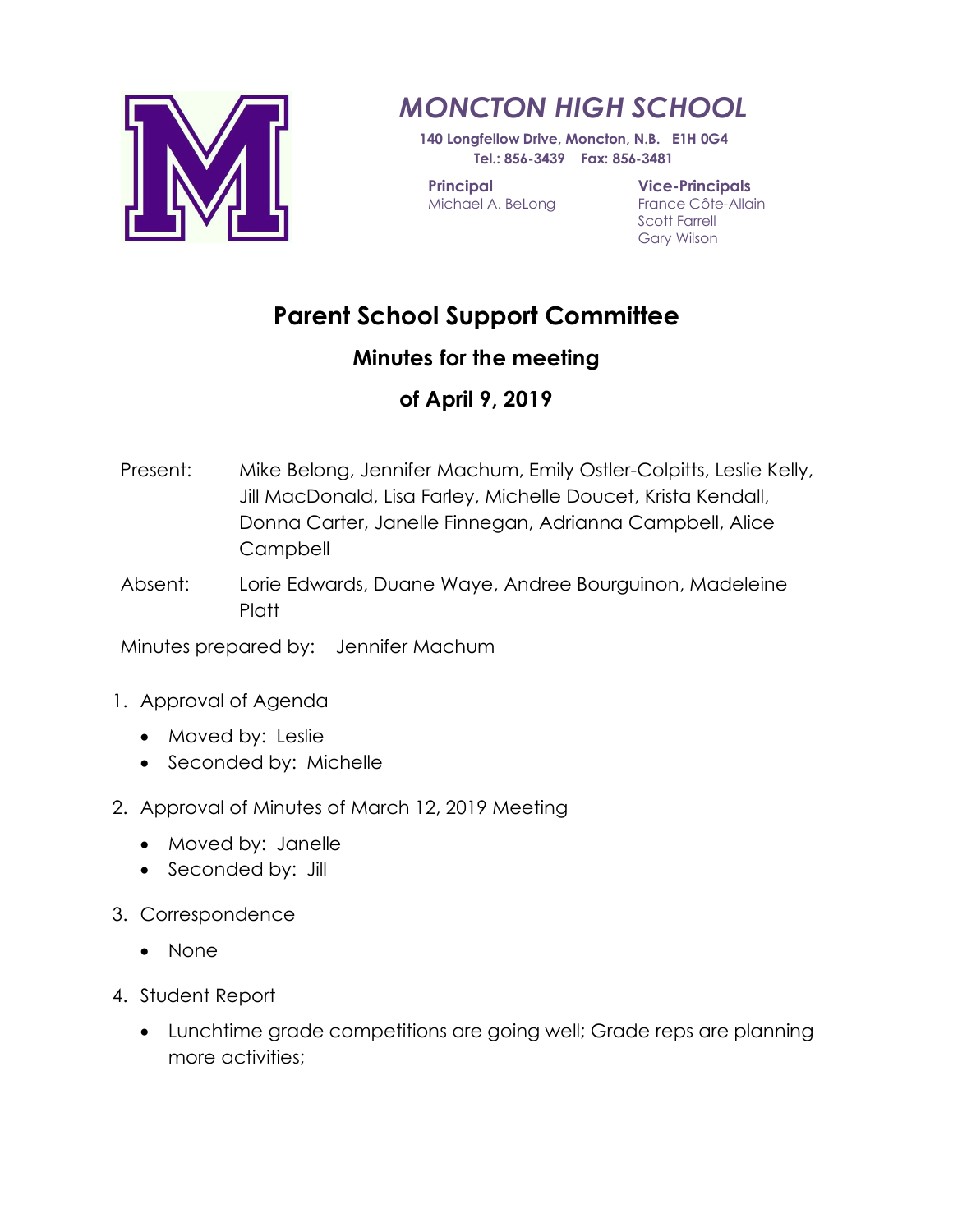

- Dodgeball tournament happening now; students will play against the teachers to raise funds for Relay for Life;
- Knight of the week recognized for doing something exceptional at the school; posted on the grade accounts, main instagram account;
- Relay for Life raised over \$6,000.00 so far; cookie dough fundraising;
- Dragonboat Races fundraising ongoing;
- Mandela in Conversation Many students had the opportunity to attend;
- Easter event upcoming organized by the grade 9 connect group;
- Girl's Night Out (during the day) Girls will be going to the Royal Oaks Coutry Club to participate in activities and motivational speakers;
- Spring semi-formal May 2;
- 5. Teacher Report
	- **English Department** Concern brought forward: having an increase in needs for ELL students and the necessary resources and support not sufficient at this time.
	- **Languages and Assessment** Successful French week with a performance by DJ Bones and several workshops and presentations; 23 students will be participating in the grade 12 French Second Language Oral Proficiency Interview.
	- **Science** ASD-E STEM Expo was very successful with six students placing or receiving honourable mention; All science teachers have been trained in WHMIS and the chem lab has been inspected and updated to WHMIS2015.
	- **Math** Waterloo Math Competition was last week for grade 11 and 12; 12 grade 9s will write their competition at UdeM on May 10; Students will be allowed to take NRF and Geo concurrently in first semester next year to allow them to take Foundations 110 math in the second semester to improve the math and science pathways.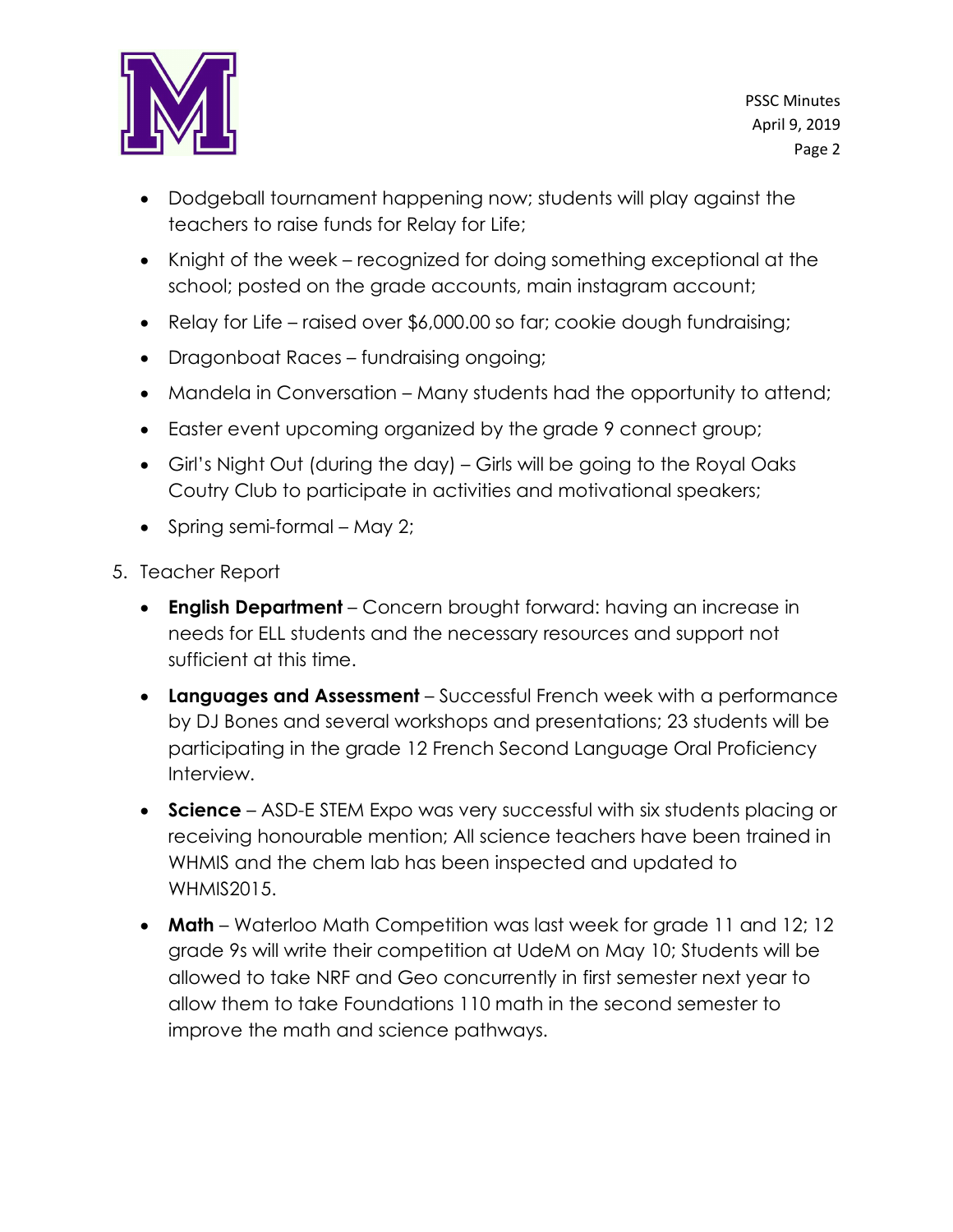

PSSC Minutes April 9, 2019 Page 3

- **Resource / ESS** New online platform for student PLPs next year called ESS Connects; includes accommodations, adjusted curricula, and newcomer transition support plan.
- 6. Principal Report
	- **Minister Meeting** Minister of Education met with Mike last week, as their previous meeting a few weeks prior had been interrupted by a safety incident at the school.
	- **Personalizations** Visited JMH Highschool to see their program; looking at providing some of the grade 9 math classes concurrently; students would be self-paced but given support from teachers; achiving 85% or more gives them the credit and they don't need to repeat the class in the higher grade; would like to offer grade 12 students to do an independent study that would be a passion project; outcomes and rubrics would need to be approved by faculty; global competencies and personalization are the focus of new curriculum changes.
	- **Staffing** Normed FTE has been released; Mike to meet with District on April 18 to state what the needs are specifically for MHS;
	- **Post-Secondary Opportunities** Grade 12 students that have achieved all their required credits by first term, are permitted to work during school hours (with approval); also looking at providing an option for students to be permitted to take a post-secondary course;
	- **High School Assessment Practices** Looking at the breakdown of assessments; ensuring that the triangulation of the data is being followed;
	- **Connect Blocks** Working out quite well; many use the time as a study block while others are enjoying doing the activities;
	- **School Start-up** Grade 8 day will be done again this year, but looking at a different format for next year;
	- **Fall Start-up** Grade 9 will not be starting on the day after Labour Day, instead the higher grades will be starting first and the grade 9s will be later; this allows for more time to adjust the higher level selected courses as needed;